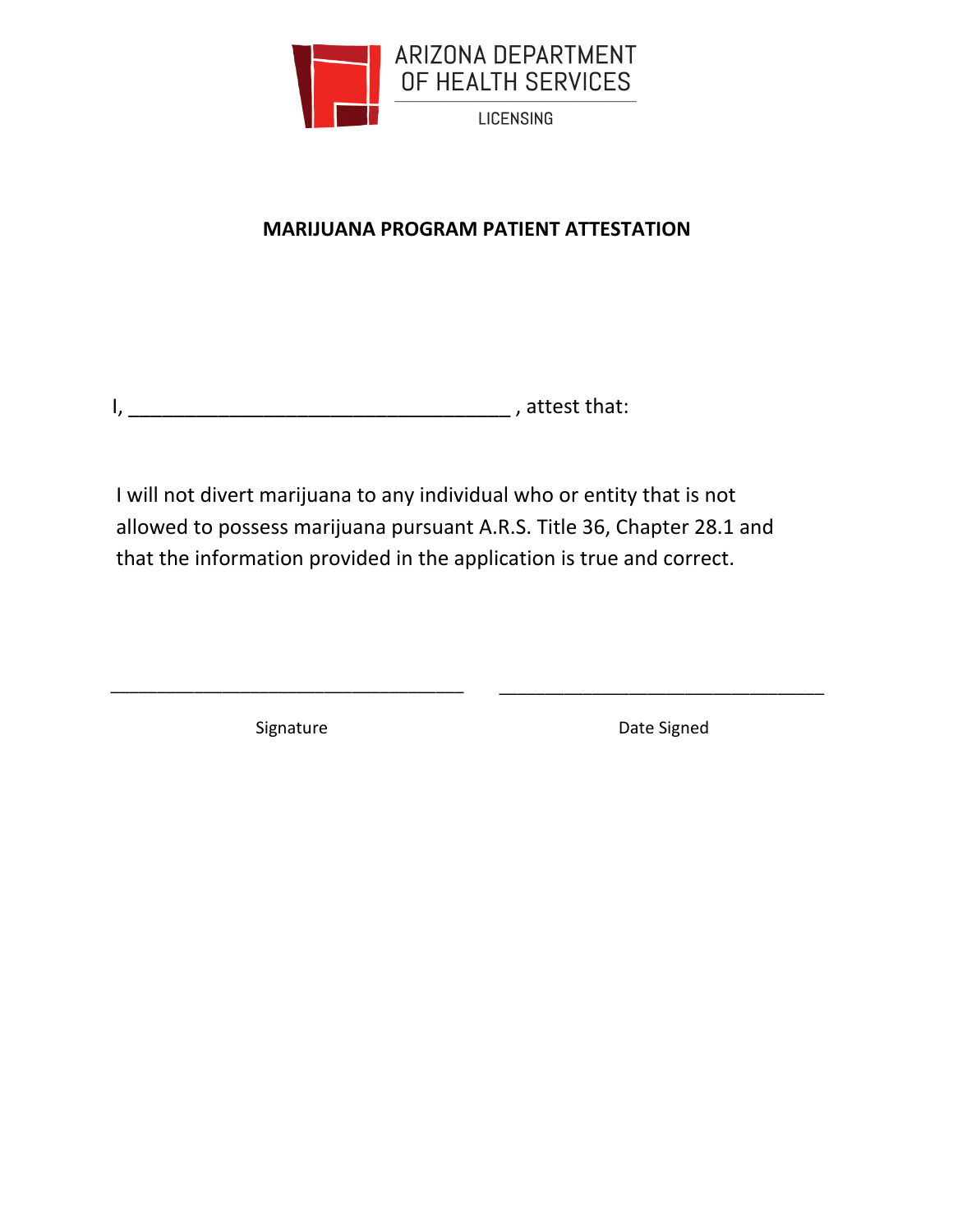## **Arizona Department of Health Services (AZDHS) Patient Application Form**

\*\*\* PLEASE WRITE CLEARLY - ANY INPUT ERRORS WILL DELAY YOUR CARD

| $\Box$ New Patient                                                                          |                                                                                                  |  |                                                                                                                       |  |  |
|---------------------------------------------------------------------------------------------|--------------------------------------------------------------------------------------------------|--|-----------------------------------------------------------------------------------------------------------------------|--|--|
|                                                                                             |                                                                                                  |  |                                                                                                                       |  |  |
|                                                                                             |                                                                                                  |  |                                                                                                                       |  |  |
| Top of Form                                                                                 |                                                                                                  |  | <u> 1989 - Johann Harry Harry Harry Harry Harry Harry Harry Harry Harry Harry Harry Harry Harry Harry Harry Harry</u> |  |  |
|                                                                                             |                                                                                                  |  |                                                                                                                       |  |  |
|                                                                                             |                                                                                                  |  | ID Type: □ Driver's License □ Other ID Number: __________________________Issue Date: ______________                   |  |  |
|                                                                                             |                                                                                                  |  |                                                                                                                       |  |  |
|                                                                                             |                                                                                                  |  |                                                                                                                       |  |  |
|                                                                                             |                                                                                                  |  |                                                                                                                       |  |  |
|                                                                                             | $\Box$ Check if Mailing Address is the SAME as Residential. If not, write mailing address below: |  |                                                                                                                       |  |  |
|                                                                                             |                                                                                                  |  |                                                                                                                       |  |  |
|                                                                                             |                                                                                                  |  | City: ____________________County: _____________________State: _______________Zip Code: _____________                  |  |  |
| $\Box$ *Check if Caregiver is being designated. If NO caregiver, leave the * answers empty. |                                                                                                  |  |                                                                                                                       |  |  |
|                                                                                             |                                                                                                  |  | *First Name ____________________________*Last Name _______________________*Date of Birth _________________            |  |  |
|                                                                                             |                                                                                                  |  |                                                                                                                       |  |  |
|                                                                                             |                                                                                                  |  | *City: _____________________*County: _____________________*State: __________*Zip Code: __________________             |  |  |
|                                                                                             |                                                                                                  |  |                                                                                                                       |  |  |

☐ Check if you're requesting to cultivate. You must live more than 25 miles from a dispensary.

☐ Check if you receive Food Benefits (SNAP). If you're eligible for SNAP assistance, your application fee will be reduced from \$150 to \$75. You must have a food benefits card with your name on it, or your acceptance of benefits letter.

I certify that the information provided is accurate and complete, and I give my permission to process my AZDHS application for a Medical Marijuana ID card.

Signature: \_\_\_\_\_\_\_\_\_\_\_\_\_\_\_\_\_\_\_\_\_\_\_\_\_\_\_\_\_\_\_\_\_\_\_ Date: \_\_\_\_\_\_\_\_\_\_\_\_\_\_\_\_\_\_\_\_\_\_\_\_\_\_\_\_\_\_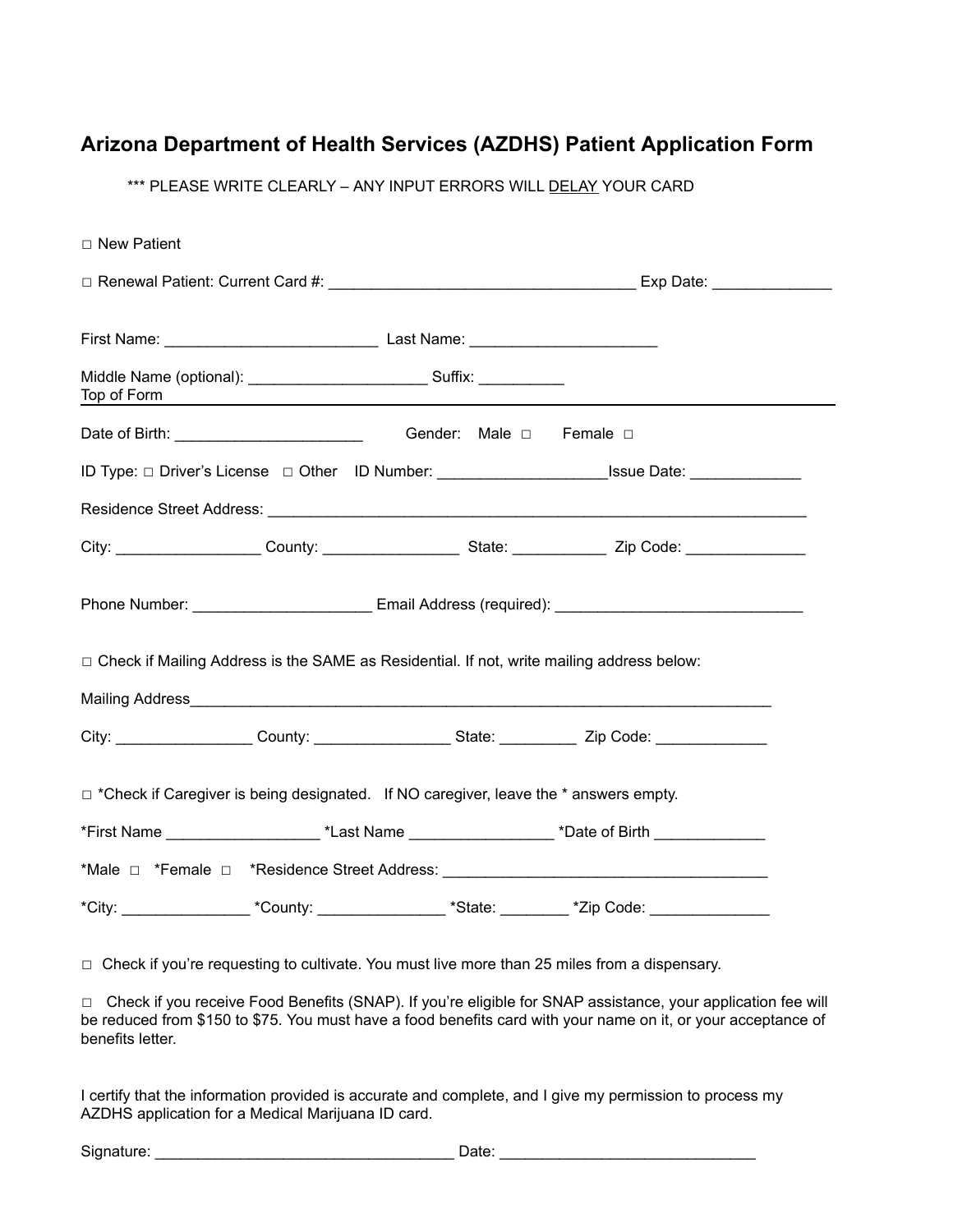#### **Health Questionnaire**

|                                                                                                                                                                                                                                       |                                  | Gender $\Box$ Male $\Box$ Female If female, are you currently pregnant? $\Box$ Yes $\Box$ No                                                                                                                                                                                                                                |  |
|---------------------------------------------------------------------------------------------------------------------------------------------------------------------------------------------------------------------------------------|----------------------------------|-----------------------------------------------------------------------------------------------------------------------------------------------------------------------------------------------------------------------------------------------------------------------------------------------------------------------------|--|
| List the medical conditions for which you would like to use medical marijuana:                                                                                                                                                        |                                  |                                                                                                                                                                                                                                                                                                                             |  |
|                                                                                                                                                                                                                                       |                                  |                                                                                                                                                                                                                                                                                                                             |  |
| Treatments: check any treatments you have used for your condition:<br>□ Prescribed Medicine □ Physical Therapy □ Chiropractic □ Massage<br>$\Box$ Herbal Therapy $\Box$ Counseling $\Box$ Exercise $\Box$ Acupuncture $\Box$ New Diet |                                  |                                                                                                                                                                                                                                                                                                                             |  |
|                                                                                                                                                                                                                                       |                                  |                                                                                                                                                                                                                                                                                                                             |  |
|                                                                                                                                                                                                                                       |                                  |                                                                                                                                                                                                                                                                                                                             |  |
|                                                                                                                                                                                                                                       |                                  |                                                                                                                                                                                                                                                                                                                             |  |
|                                                                                                                                                                                                                                       |                                  |                                                                                                                                                                                                                                                                                                                             |  |
|                                                                                                                                                                                                                                       |                                  | Hospitalization / Surgical history and dates: __________________________________                                                                                                                                                                                                                                            |  |
|                                                                                                                                                                                                                                       | <b>Medical Marijuana History</b> |                                                                                                                                                                                                                                                                                                                             |  |
| Have you been evaluated by another physician for Medical Marijuana? $\Box$ Yes $\Box$ No                                                                                                                                              |                                  | If yes, write the name of the practice, doctor, and date seen:                                                                                                                                                                                                                                                              |  |
| How often do you use marijuana: _____ times/day ______ times/week ______ times/month                                                                                                                                                  |                                  |                                                                                                                                                                                                                                                                                                                             |  |
| What is your preferred method of using Marijuana? $\Box$ Smoke $\Box$ Vaporize $\Box$ Edible                                                                                                                                          |                                  |                                                                                                                                                                                                                                                                                                                             |  |
| □ Topical / Lotion □ Tincture □ Juice Other: __________________________________                                                                                                                                                       |                                  |                                                                                                                                                                                                                                                                                                                             |  |
| How effective is Marijuana for your condition on a scale from 1-10:                                                                                                                                                                   |                                  |                                                                                                                                                                                                                                                                                                                             |  |
|                                                                                                                                                                                                                                       |                                  | I understand that the information I've been asked to provide is for the diagnosis and treatment of the<br>medical condition for which I'm seeking the physician today. I certify that the information I provided is<br>accurate and complete and offered only for the purpose of gaining treatment of my medical condition. |  |

 $\_$  , and the set of the set of the set of the set of the set of the set of the set of the set of the set of the set of the set of the set of the set of the set of the set of the set of the set of the set of the set of th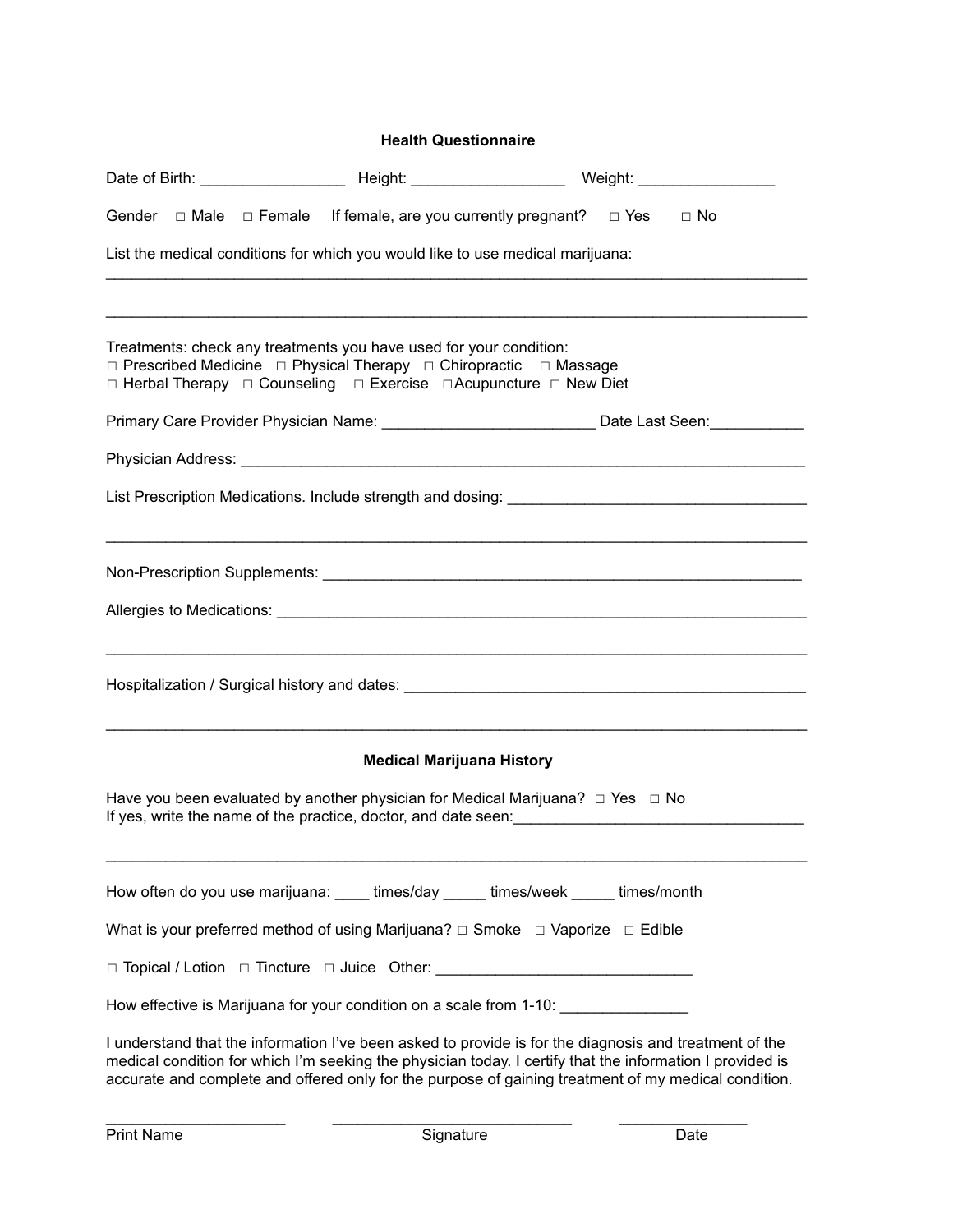### **Patient Acknowledgement**

Instructions: Please read and initial each line.

I understand that:

The attending physician, staff, and/or representative of this medical provider are neither providing, dispensing, nor encouraging me to obtain medical marijuana.

The attending physician, staff, and/or representative of this medical provider are addressing specific aspects of my medical car and are in no way establishing themselves as my primary care physician/provider.

Should an approval be made for my medicinal use of cannabis, there is a renewal date specified by the state. It is my responsibility to see the physician to access the possible continuance of cannabis use beyond the term of approval.

I acknowledge that I am a resident of Arizona; I am at least 18 years of age and have not misrepresented any information to the medical provider.

I acknowledge that I am not recording any portion of my visit with the medical provider nor do I possess any recoding equipment. I understand the medical provider does not approve of such action. I further acknowledge that without express written consent from the medical provider, it is illegal to film or record in this office with video camera, cell phone, or any other recording devices, including still image, video, or audio. Any such action is a direct violation of HIPAA regulations and patient/doctor confidentiality.

I acknowledge that it was my decision to become a patient of this medical provider and am in now way being coerced to do so.

\_\_\_\_\_\_\_ I acknowledge that marijuana, even if used for medical purposes, is illegal under federal law and has been placed on Schedule 1 by the US FDA. As such, marijuana is considered to have no medical benefit and a significant potential for abuse. I assume all responsibility for any violation of federal law.

 $\_$  , and the set of the set of the set of the set of the set of the set of the set of the set of the set of the set of the set of the set of the set of the set of the set of the set of the set of the set of the set of th

Print Name Date **Date** 

 $\mathcal{L}_\text{max}$  , and the set of the set of the set of the set of the set of the set of the set of the set of the set of the set of the set of the set of the set of the set of the set of the set of the set of the set of the Patient Signature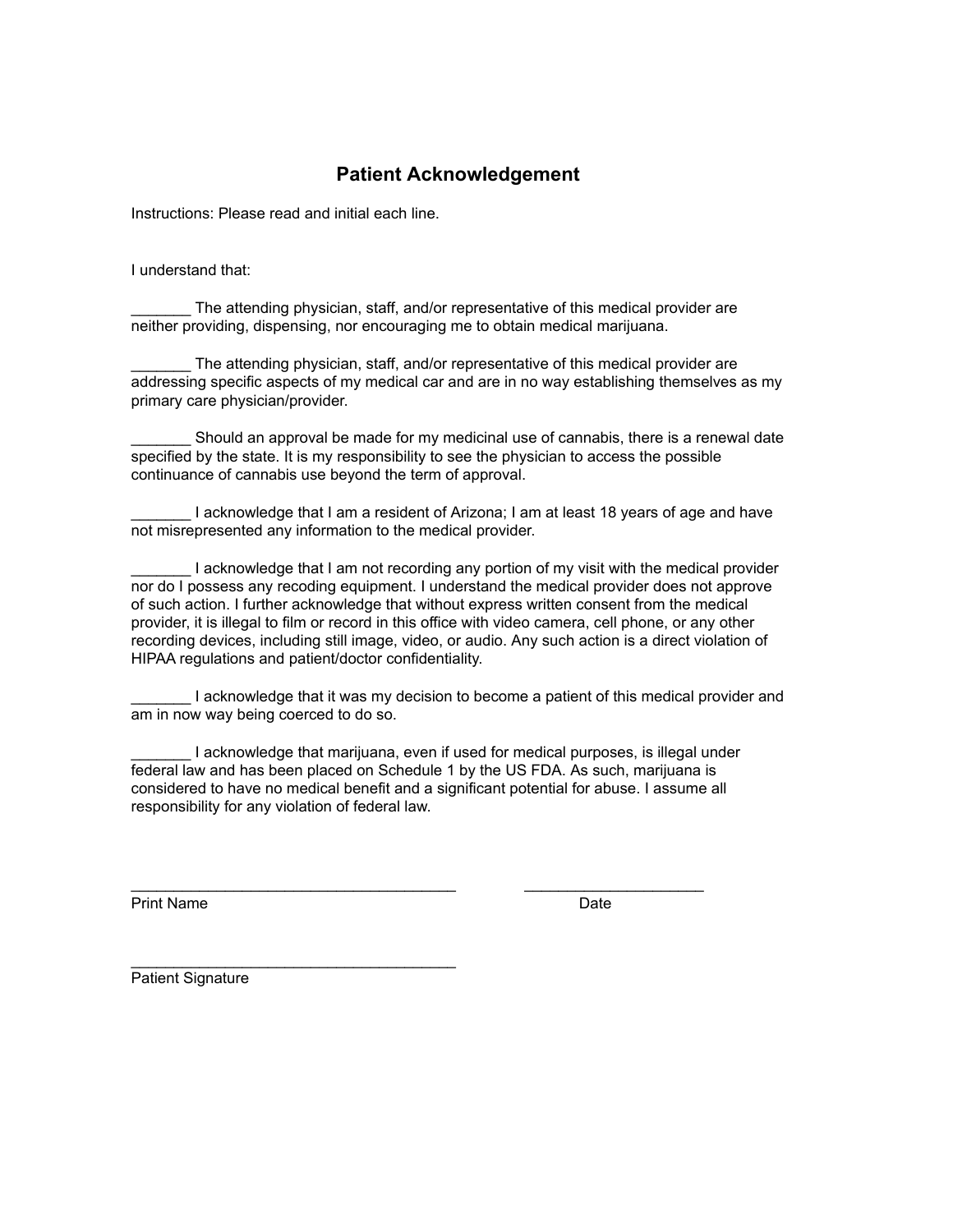### **Informed Consent and Release from Liability**

Please read the next 2 pages and initial each line.

I understand the following:

\_\_\_\_\_\_\_ I am being evaluated for a physician's recommendation and certification for medical marijuana. The physician will make this recommendation based, in part, on the medical information I have provided. I have not misrepresented my medical condition in order to obtain this certification, and it is my intent to use marijuana only as needed for the treatment of my medical condition, and not for recreational or non-medical purposes. I understand that it is my responsibility to be informed regarding state and federal laws regarding the possession, use, sale/purchase and/or distribution of marijuana.

I must be an Arizona resident and over 18 years of age to obtain an approval or recommendation for the use of cannabis under Arizona law. If I am under 18 years of age I must have parental consent and authorization for the use of medical marijuana.

The federal government has classified marijuana as a Schedule 1 controlled substance. Schedule 1 controlled substances are defined, in part, as having (1) high potential for abuse, (2) no currently accepted medical treatments in the United States, and (3) a lack of accepted safety for use under medical supervision. Federal law prohibits the manufacture, distribution, and possession of marijuana even in states, such as Arizona, which have modified their state laws to treat marijuana as a medicine.

Marijuana has not been approved by the Food and Drug Administration for marketing as a medication. Therefore, the "manufacture" of marijuana for medical use is not subject to any standards, quality control, or further oversight. Marijuana may contain unknown quantities of active ingredients, varying potencies, impurities, contaminants, and substances in addition to THC, which is the primary psychoactive chemical component of marijuana.

The use of marijuana can affect coordination, motor skills, and cognition; the ability to think, judge, and reason. While using marijuana I should not drive, operate heavy machinery, or engage in any activities that require me to be alert and/or respond quickly. I understand that if I drive while under the influence of marijuana, I understand that I can be arrested for a DUI (driving under the influence).

Possible side effects from the use of marijuana include, but are not limited to, the following: dizziness, anxiety, confusion, sedation, low blood pressure, impairment of short-term memory, euphoria, difficulty in completing complex tasks, suppression of the body's immune system, inability to concentrate, impaired motor skills, paranoia, psychotic symptoms, general apathy, depression, and/or restlessness. Marijuana may exacerbate schizophrenia in persons predisposed to that disorder. In addition, the use of marijuana may increase eating, alter my perception of time and space and impair my judgment.

I understand that using marijuana while under the influence of alcohol is not recommended. Additional side effects may become present when using both alcohol and marijuana.